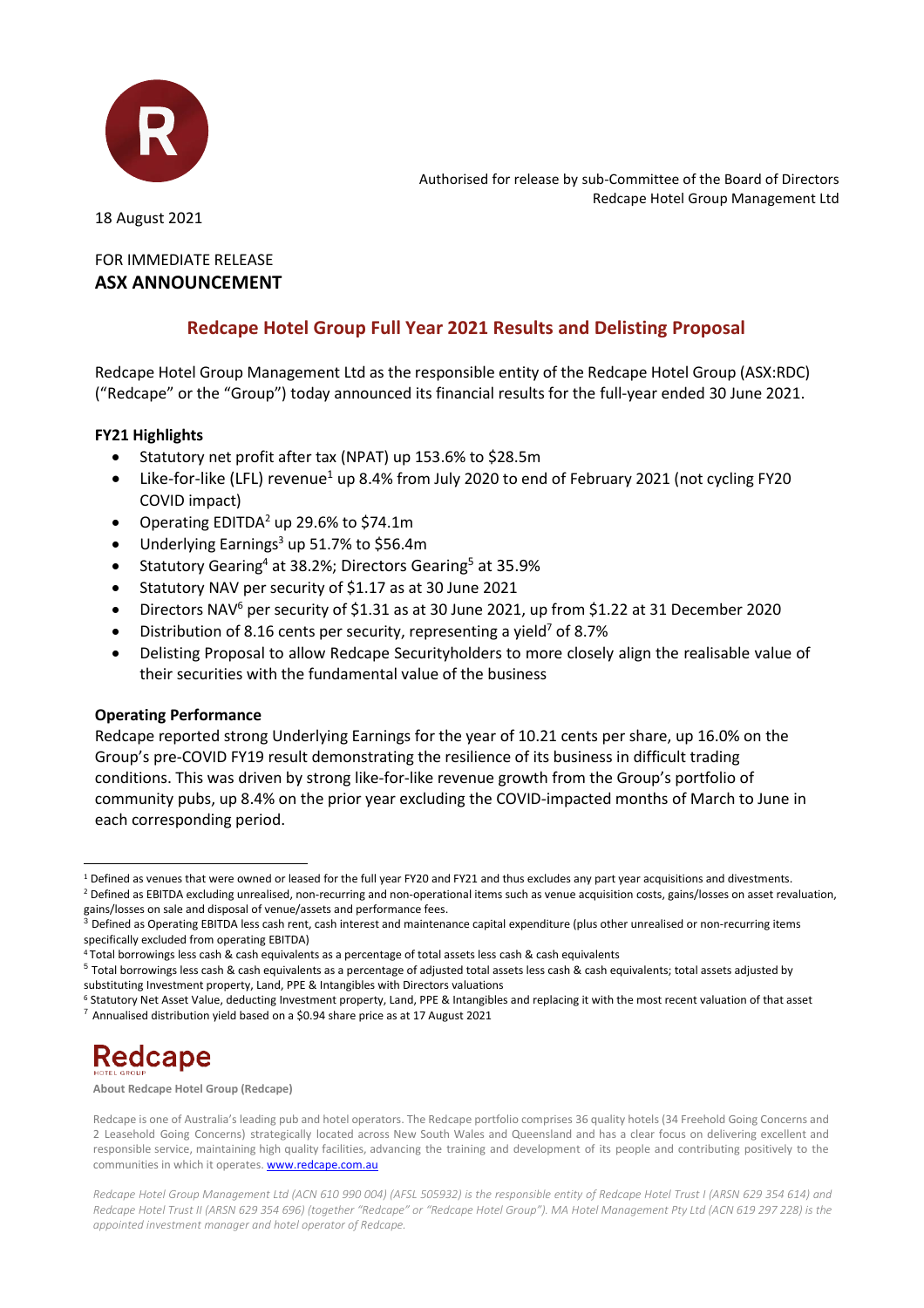Through a strategic focus on creating bespoke community experiences and stronger engagement with its staff and customers, Redcape was able to grow market share while ensuring it stayed connected with its customers during periods of shut down. Central to this has been its Publinc Communities program which has now been implemented across 34 of the Group's 36 pubs.

The implementation of lessons learned from the FY20 lockdown were instrumental in delivering the strong result. Management focused on customer engagement and staff satisfaction metrics as important lead indicators of performance, invested in a leading-edge digital customer platform to automate and enhance the customer journey, and leveraged data analytics to optimise the performance of every asset. At the same time, it executed four strategic acquisitions to drive further growth.

Operating EBITDA was up 29.6% to \$74.1m reflecting the strong return to trading and disciplined cost management. Statutory NPAT of \$28.5m was up 153.6% on \$11.2m for FY20, which was impacted by COVID. The Group further strengthened its balance sheet through an expanded debt facility on longer tenure, providing greater flexibility to pursue it growth strategy and optimise acquisition opportunities.

#### **Property Portfolio**

The Group announced four hotel acquisitions during the period reflecting its ongoing commitment to active portfolio management and growing in key locations. It successfully onboarded these venues to its operating platform through 2HFY21 and realigned a several management rolesin support of its strategy.

Directors NAV per security increased to \$1.31 per security as at 30 June 2021, from \$1.22 cents per security at 31 December 2020. This reflects an independent valuation of all 36 of the Group's assets.

#### **Delisting Proposal**

Since Redcape's listing in November 2018, despite consistent growth in earnings and distributions its securities have continued to trade at a discount to Directors NAV. Following a review of its strategic options, the Board of Redcape's Responsible Entity (**The Board**), as recommended by the Independent Board Committee (**IBC**), is putting forward a proposal to delist Redcape (**Proposal**) to more closely align the realisable value of Redcape Securities with the fundamental value of the business.

The Proposal, if implemented, would provide optionality for securityholders to either remain invested in Redcape as an open-ended unlisted fund or realise their investment through an off-market buy-back at \$1.15 per security (**Buy-Back Price**). The Buy-Back would occur prior to delisting and have a maximum size of \$247.3 million. This is sufficiently sized to allow liquidity with respect to at least 60% of Redcape securities, excluding those owned by MA Financial Group and its affiliates that have indicated they will not participate in the Buy-Back.

The Buy-Back Price is at a 22.3% premium to the last closing price at 17 August 2021<sup>8</sup> and a 13.9% premium to the 3-month VWAP<sup>9</sup>. Securityholders in the unlisted fund will benefit from future growth in earnings and quarterly distributions, with quarterly liquidity opportunities at a reducing discount to

# Redcape

**About Redcape Hotel Group (Redcape)**

<sup>8</sup> Based on closing security price of \$0.94 on 17 August 2021

<sup>9</sup> 3-month VWAP of \$1.01 to 17 August 2021

Redcape is one of Australia's leading pub and hotel operators. The Redcape portfolio comprises 36 quality hotels (34 Freehold Going Concerns and 2 Leasehold Going Concerns) strategically located across New South Wales and Queensland and has a clear focus on delivering excellent and responsible service, maintaining high quality facilities, advancing the training and development of its people and contributing positively to the communities in which it operates[. www.redcape.com.au](http://www.redcape.com.au/)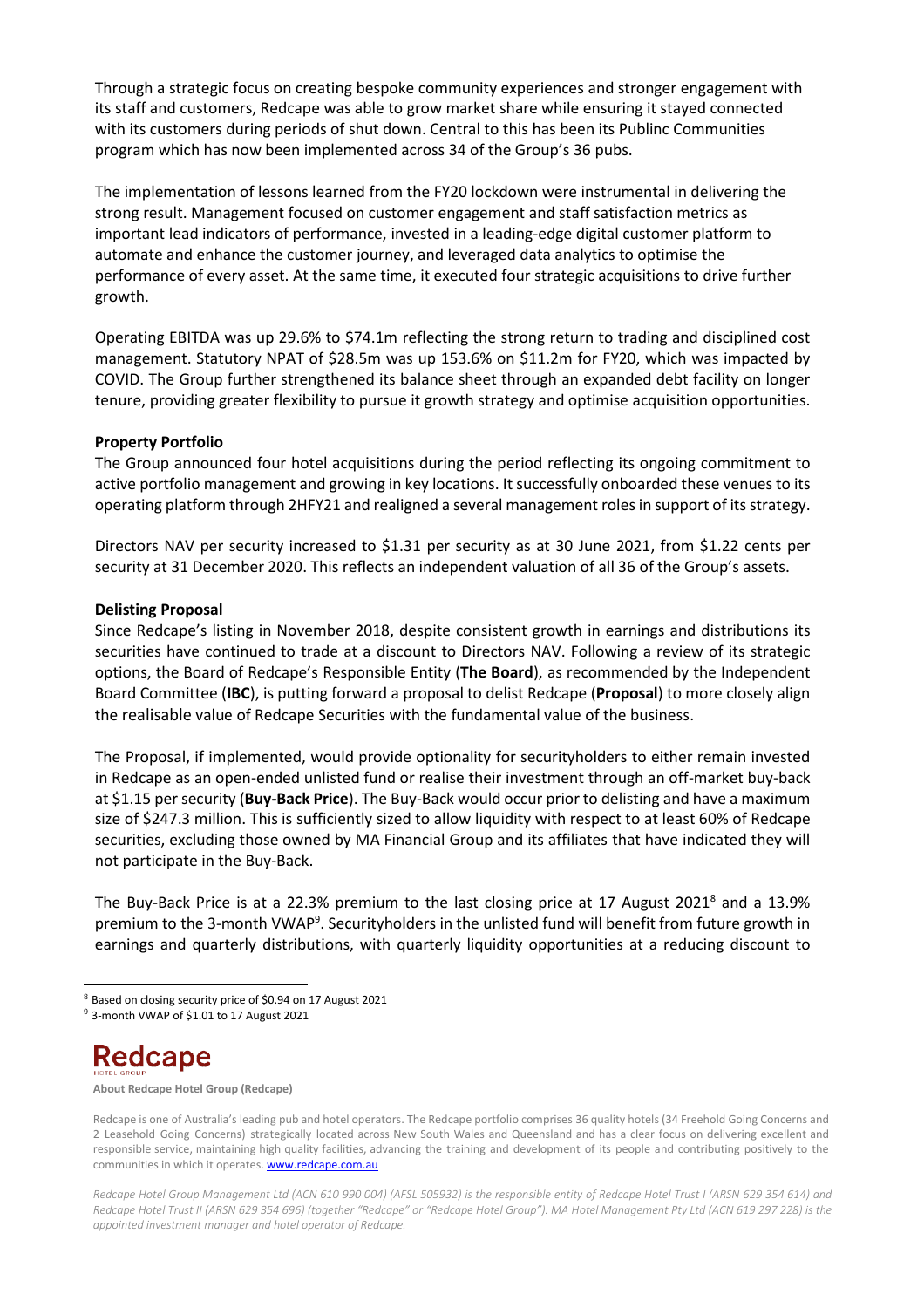Directors NAV proposed to be 2.5% effective from 31 December 2022 onwards. Securityholders would also have an opportunity to increase their investment through a rights issue to be conducted as part of the funding for the Buy-Back.

Under the Proposal, Redcape's current management structure would be retained following delisting, with the fund continuing to be managed by MA Hotel Management Pty Ltd (**MAHM** or the **Manager**) and governed by the Board. As an unlisted fund, Redcape expects to achieve a more efficient capital structure and cost of capital to continue to grow earnings and Directors NAV over time without a material listed market discount and security price uncertainty. Redcape would be an unlisted disclosing entity under the Corporations Act, which would mean it is subject to the unlisted continuous disclosure regime and would make the required disclosures on its website.

The Board, as recommended by the Independent Board Committee (IBC) and the Manager continue to believe in the fundamentals underpinning the portfolio. The Board believes the Proposal is in the best interests of Redcape Securityholders in the absence of a superior proposal and recommends that Redcape Securityholders vote in favour of the Proposal.

Independent Non-Executive Chairman of Redcape, Nick Collishaw, said, "The Board Committee, as recommended by the IBC has conducted a rigorous review of the Proposal over many months including consideration of alternatives and with the support of leading financial and legal advisers. We believe this Proposal is the most attractive path to maximizing value for Redcape Securityholders."

Goldman Sachs Australia Pty Ltd acted as exclusive financial adviser, Arnold Bloch Leibler as legal adviser to the Independent Board Committee and Grant Thornton Corporate Finance Pty Limited provided the Independent Expert's Report (IER).

The Proposal is subject to a number of conditions including Redcape Securityholders passing a special resolution to approve the Proposal and various related resolutions, and regulatory approvals. A meeting of Redcape Securityholders will be held on Friday 10 September 2021 at 11:00am Sydney time to approve the Proposal. MA Financial Group Limited and its associates will be excluded from voting on the resolutions.

ASX's approval is required for the Proposal to proceed. ASX is not required to grant a request for delisting and may require conditions to be satisfied before it will act on such a request. Redcape has requested in-principle advice from ASX that it will agree to a delisting request, conditional on the passing of the special resolution referred to above, Redcape remaining listed for at least a month from passing the special resolution and securityholders being given the alternative arrangements described above and in the Notice of Meeting and Explanatory Statement. If the in-principle advice is granted, Redcape would then formally request delisting from ASX subject to those conditions. Redcape will update securityholders following the outcome of its application for in-principle advice.

Further details of the Proposal refer to the Notice of Meeting and Explanatory Statement as separately provided to the ASX, and which are also available on the Redcape Investor Centre at <https://www.redcape.com.au/investor-centre/>

# **Redcape**

**About Redcape Hotel Group (Redcape)**

Redcape is one of Australia's leading pub and hotel operators. The Redcape portfolio comprises 36 quality hotels (34 Freehold Going Concerns and 2 Leasehold Going Concerns) strategically located across New South Wales and Queensland and has a clear focus on delivering excellent and responsible service, maintaining high quality facilities, advancing the training and development of its people and contributing positively to the communities in which it operates[. www.redcape.com.au](http://www.redcape.com.au/)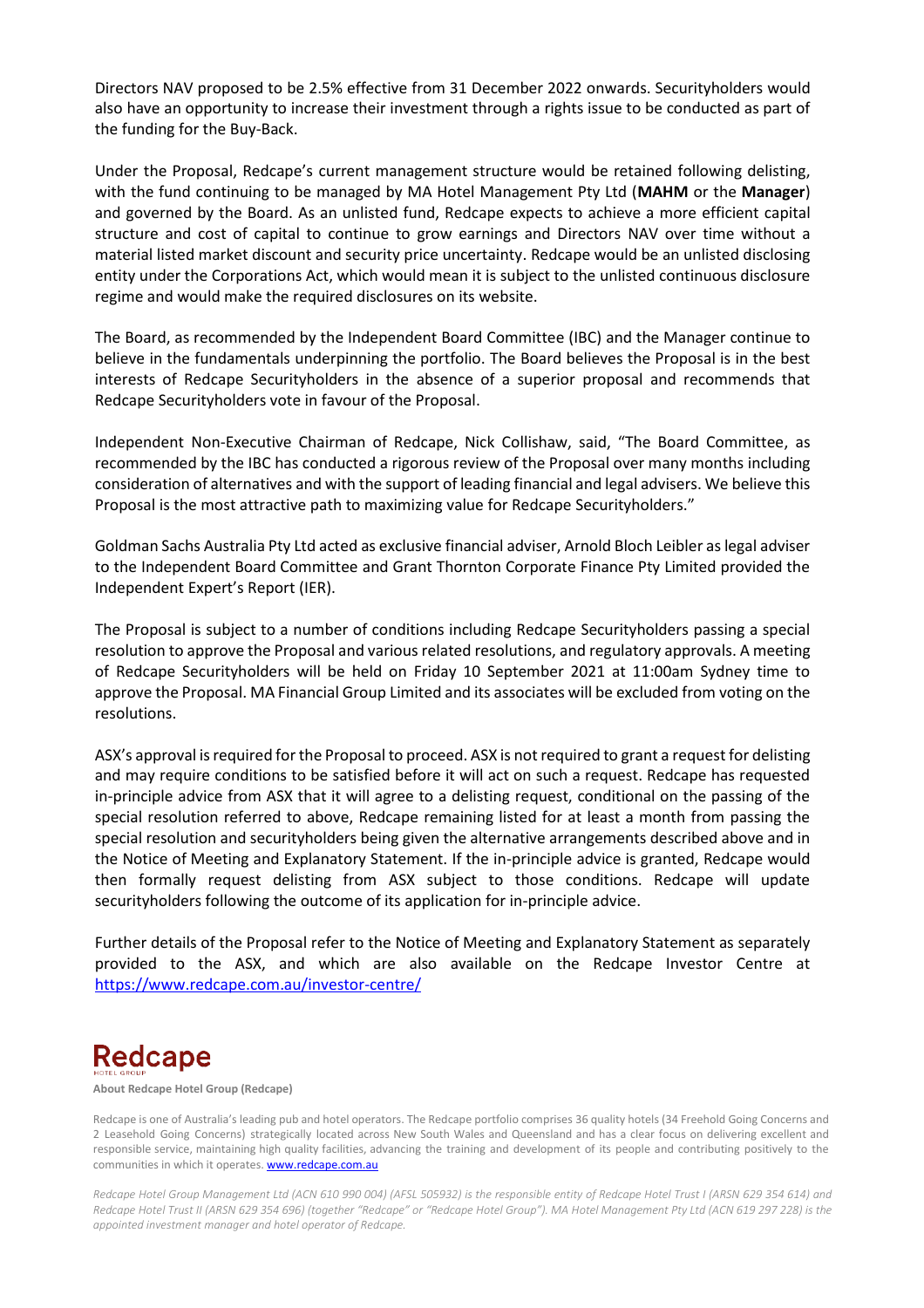#### **Outlook**

The business remains focused on the engagement, wellbeing and development of staff and connection with its customers. Lessons learned from COVID-related lockdowns in FY20 have positioned the business well for an optimal return to trading when operating restrictions ease.

Given the near-term uncertainty related to ongoing closures, Redcape is not providing guidance for FY22. The Group expects a weekly Underlying Earnings loss of c.\$0.8m and weekly Operating Cash outflow of c.\$1.0m-\$1.2m whilst in lockdown.<sup>10</sup> Weekly Underlying Earnings is expected to be c.\$0.9m-\$1.1m when trading resumes.<sup>11</sup>

Owning the vast majority of its assets, Redcape has the financial and operational flexibility to withstand an extended lockdown and provide the appropriate levels of support to staff. It had approximately \$100 million in cash and available debt as at 30 June 2021 while retaining strong support from its financing partners.

Through further investment in its platform capability, connection with its customers has never been stronger while tailored marketing programs will help facilitate a rapid return of customers to its community pubs as soon as restrictions are lifted.

Redcape CEO Dan Brady said, "Redcape performed exceptionally well through FY21 driven by our focus on community, investing in our leading-edge digital platform to enhance customer engagement and our ongoing commitment to staff. We believe this positions us well for the long-term once we return to more normal operating conditions.

"We thrived during FY21 because of our agility, the variety of strategic levers we had available and our disciplined approach to returning to strategy. We made some bold decisions and with valuable learnings from the lockdowns in FY20 have responded through a series of initiatives. Along with the flexibility that comes with owning our assets, these will ensure we can not only withstand this new lockdown but use it to re-emerge more quickly on the other side.

"We have high-quality community hotels and are on the right strategic path to grow market share and return to quarterly distributions as quickly as possible. We believe an open-ended unlisted fund is the right environment for Redcape, allowing for continued growth through acquisitions at a valuation closer to parity with our assets, while providing securityholders with an attractive yield. We are supportive of and see the Proposal as a win-win option for our securityholders and remain committed to delivering longterm value."

Management will present FY21 Results via a live audio webcast at 9.30am this morning. The live audio webcast will be hosted at: https://webcast.openbriefing.com/7759

#### **-ENDS-**

<sup>&</sup>lt;sup>10</sup> Based on forecast closure of NSW venues (except Off premise) until the end of October 2021 and resumption of trade for 4 South East Queensland venues (except Off premise) from the end of August 2021 (noting that they resumed trading on 9 August 2021 with restrictions) <sup>11</sup> Weekly Underlying Earnings for 2H FY21 were \$0.9m and for FY21 were \$1.1m



**About Redcape Hotel Group (Redcape)**

Redcape is one of Australia's leading pub and hotel operators. The Redcape portfolio comprises 36 quality hotels (34 Freehold Going Concerns and 2 Leasehold Going Concerns) strategically located across New South Wales and Queensland and has a clear focus on delivering excellent and responsible service, maintaining high quality facilities, advancing the training and development of its people and contributing positively to the communities in which it operates[. www.redcape.com.au](http://www.redcape.com.au/)